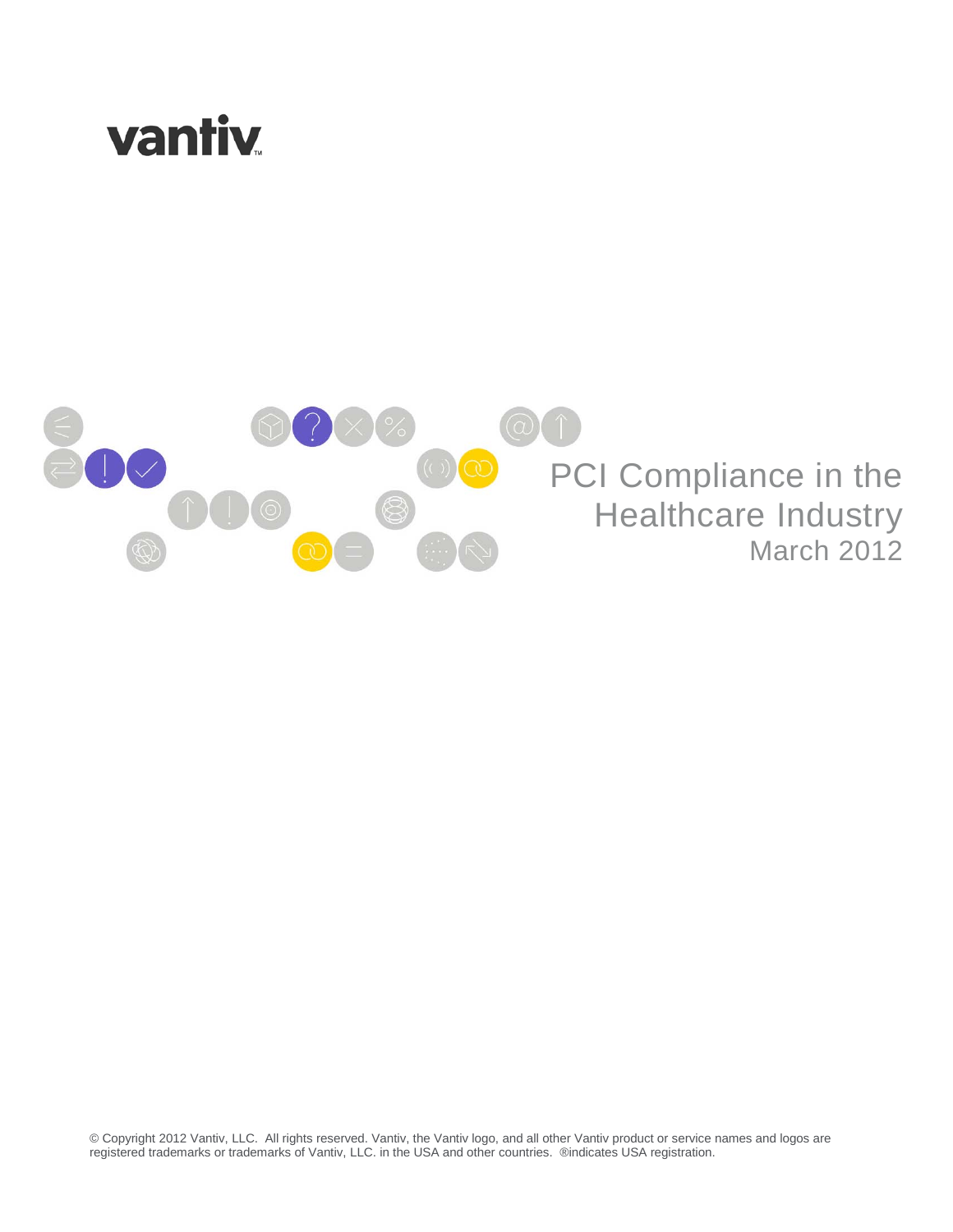#### **Healthcare providers must treat PCI DSS standards with the same care as HIPPA laws**

Health care providers are acutely aware of the requirements set forth by the complex network of state and federal data privacy protection laws (e.g., HIPAA) to maintain protected health information (PHI). Yet, it's been widely identified that the healthcare industry as a whole is sorely lagging in compliance with PCI DSS, a set of Data Security Standards set forth by the Payment Card Industry designed to enhance payment card data security. Why the discrepancy? Perhaps it is the misconception that by meeting HIPAA requirements a healthcare provider is also complying with PCI DSS.

Make no mistake - the two are different. HIPPA mandates the protection and security of protected health information while PCI DSS requires the protection and security of cardholder data. Healthcare providers are not exempt from PCI DSS requirements simply because they are HIPAA compliant a mistake that can place healthcare providers t at risk.

This issue is receiving more scrutiny in recent years. The rise in consumer directed healthcare has led to a dramatic increase in patient payments - with patients increasingly using their own credit or debit card to make co-payments or paying large portions of their bills as a result of the increased popularity in higher-deductible health insurance plans, health savings accounts (HSAs), and flexible spending accounts (FSAs).

#### **Fraud Is Shifting to Smaller and Mid-Size Merchants**

Hackers have generally targeted their attacks against large businesses, having successfully accessed a number of large cardholder databases. They have stolen large quantities of unprotected card numbers. In response, large businesses have invested heavily in PCI DSS compliance and other preventive security measures, causing hackers to change their strategy. Instead of targeting stored data, now hackers have turned their attention toward intercepting card numbers while transactions are being processed (in motion) through the retailer's network. Several notable, large data breaches that have occurred in the past few years were the result of an organized assault by a multi-country hacker team that used sophisticated means to capture unencrypted card authentication data traveling over the network on its way to the payment switch.1

Businesses of all sizes, but most notably large businesses, have been forced to adopt new technologies designed to secure vulnerable points. These investments, while successful, have cost billions of dollars to deploy. The National Retail Federation estimates that merchants spent more than \$1 billion on PCI compliance in 20092 to protect cardholder data.

As large businesses have made the necessary security enhancements to fend off attacks, hackers have turned their attention to small to mid-size retailers. Please note that while hospitals and health care systems may look and feel like a large business, many times the processing of card transactions is decentralized, potentially making it as susceptible to a breach as a small or medium sized merchant or business. A 2010 report by Verizon shows that the number of breach incidents is increasing and that more than 63% of reported data breaches occurred with businesses that have 100 or fewer employees. 3 That study cites, "Criminals may be making a classic risk vs. reward decision and opting to play it safe" in light of recent arrests and prosecutions following large-scale intrusions into financial services firms. Numerous smaller strikes on hotels, restaurants and retailers represent a lower-risk alternative, and hackers may be taking greater advantage of that option.